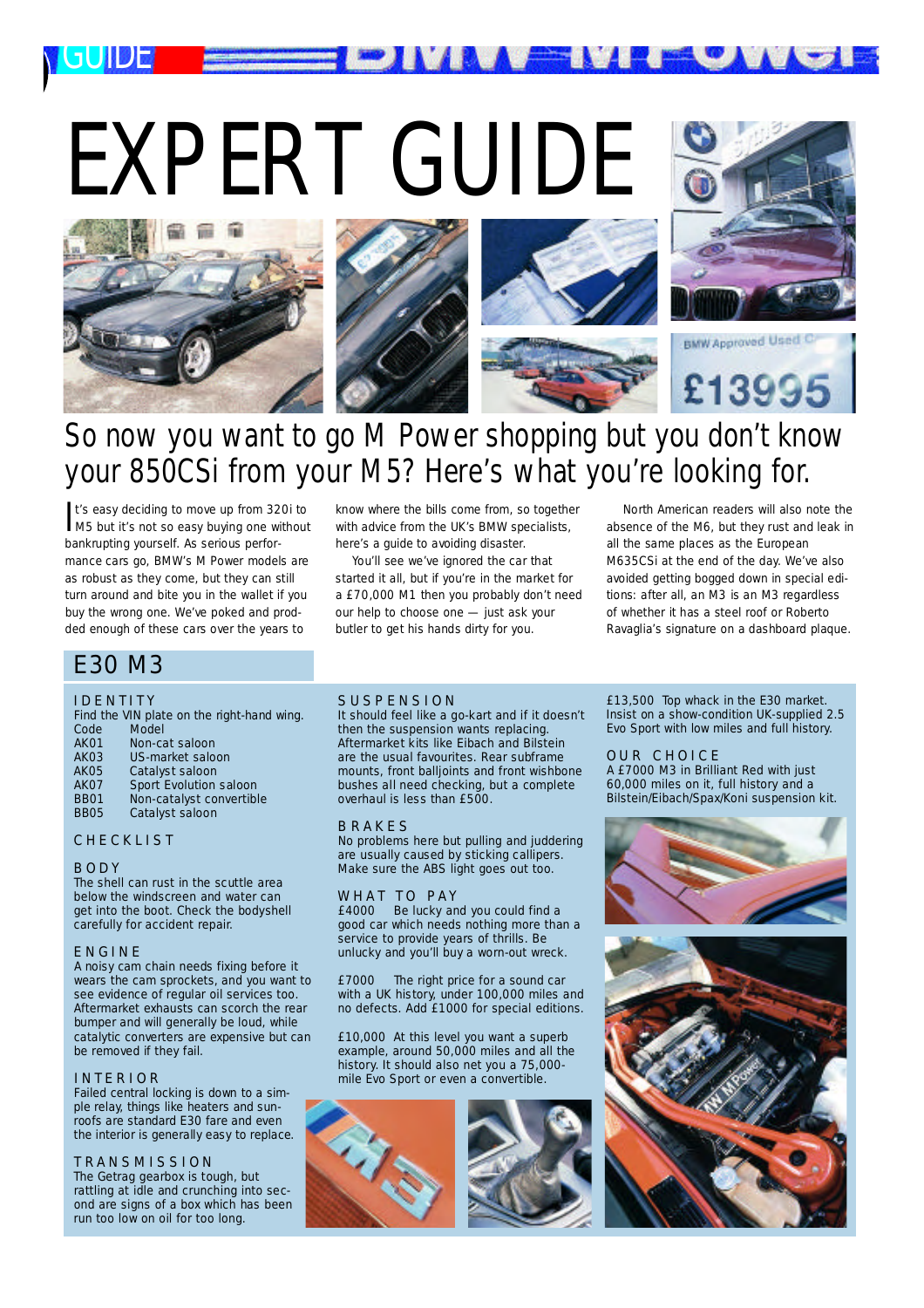## E36 M3 3.0

#### I D E N T I T Y

| Code        | <b>Model</b>               |
|-------------|----------------------------|
| <b>BF91</b> | LHD coupé                  |
| <b>PF92</b> | RHD coupé                  |
| <b>BF99</b> | <b>LHD GT coupé</b>        |
| <b>BF99</b> | <b>LHD USA-spec coupé</b>  |
| <b>BF98</b> | RHD coupé for South Africa |
| <b>BJ91</b> | <b>LHD convertible</b>     |
| <b>BJ92</b> | <b>RHD convertible</b>     |
| <b>CB91</b> | <b>LHD saloon</b>          |
| <b>CB92</b> | <b>RHD saloon</b>          |
|             |                            |

#### **CHECKLIST**

#### B O D Y

Accident damage. Look for irregular or huge panel gaps and ill-matched paint.

#### I N T E R I O R

No problems here so a scruffy interior will betray a clocked car immediately.

#### E N G I N E

Listen for a noisy Vanos unit and check the condition of the oil and antifreeze. So many of these cars have been well cared for by enthusiasts that there's no point in buying a neglected one.

T R A N S M I S S I O N They can get noisy on hard-driven cars but it's rare for them to fail

## E36 M3 3.2

#### I D E N T I T Y

| Code             | <b>Model</b>                       |  |
|------------------|------------------------------------|--|
| <b>BG91</b>      | LHD coupé                          |  |
| <b>BG92</b>      | <b>RHD coupé</b>                   |  |
| <b>BG93</b>      | <b>US spec</b>                     |  |
|                  | LHD coupé                          |  |
| <b>BK91</b>      | <b>LHD convertible</b>             |  |
| <b>BK92</b>      | <b>RHD convertible</b>             |  |
| <b>BK 93</b>     | <b>US spec</b>                     |  |
|                  | manual convertible                 |  |
| <b>BK03</b>      | <b>US spec</b>                     |  |
|                  | auto convertible                   |  |
| <b>CD91</b>      | <b>LHD saloon</b>                  |  |
| <b>CD92</b>      | <b>RHD saloon</b>                  |  |
| CD93             | US-spec manual saloon              |  |
| CD <sub>03</sub> | US-spec automatic saloon           |  |
| <b>CD98</b>      | <b>RHD Saloon for South Africa</b> |  |

#### C H E C K L I S T

#### B O D Y

Be wary of accident damage and any obvious paintwork which can't be explained.

#### E N G I N E

These cars used the double-Vanos system which can get noisy at tickover. If the noise persists while driving, accompanied by a drop in performance then failed solenoids mean a £1700 replacement.

#### T R A N S M I S S I O N

The Evo used a six-speed gearbox offering five close ratios and an overdrive

catastrophically. Gear selection should be perfect and any sloppiness in the action points to a worn linkage. Difficulty going into first gear can often be traced to the lubricant on the input shaft splines. The factory grease couldn't take the heat and a modification to better lubricant was advised.

#### SUSPENSION

**BACTER STATE** 

Similar to the rest of the E36 range but early cars will tiring to the point where a good aftermarket suspension kit is needed. Rear dampers fail first and irregular tyre wear can mean a full alignment is needed.

WHAT TO PAY £10,500 90,000 mile K-reg coupé

£12,000 L or M-reg coupé 80,000 miles

£13,000 N-reg coupé or M-reg saloon



£16,000 N-reg Convertible 60k

#### OUR CHOICE

£11,000 and a historied K/L-registered car. Spend £1500 on an inspection II, new suspension and tyres and it'll be fine.

1







sixth. They don't usually give trouble but problems with the clutch action can often be caused by the hydraulic pipe getting hot and expanding. The clutchless manual 'SMG' sequential box was an option on Evos but it's an acquired taste and major problems are expensive. Fortunately most problems are caused by a failed pressure sphere which isn't too expensive to replace.

#### WHAT TO PAY

£12,000 An early Evo Coupé from an independent specialist or even a high-miles 1997 example. Stone-chipped but sound.

£16,000 Middle ground for low mileage P-regs or R-plated cars with higher miles.

£20,000 Low-mileage 1997 R-registered Coupés or 1996 Convertibles.





£25,000 Top of the tree for a 1999 S-Reg Convertible with 30,000 miles or maybe a 2000 model Coupé with the SMG gearbox.

#### OUR CHOICE

A six-speed manual from 1997. Buy it for £20,000, enjoy it for a year and then sell it for near enough what you paid for it.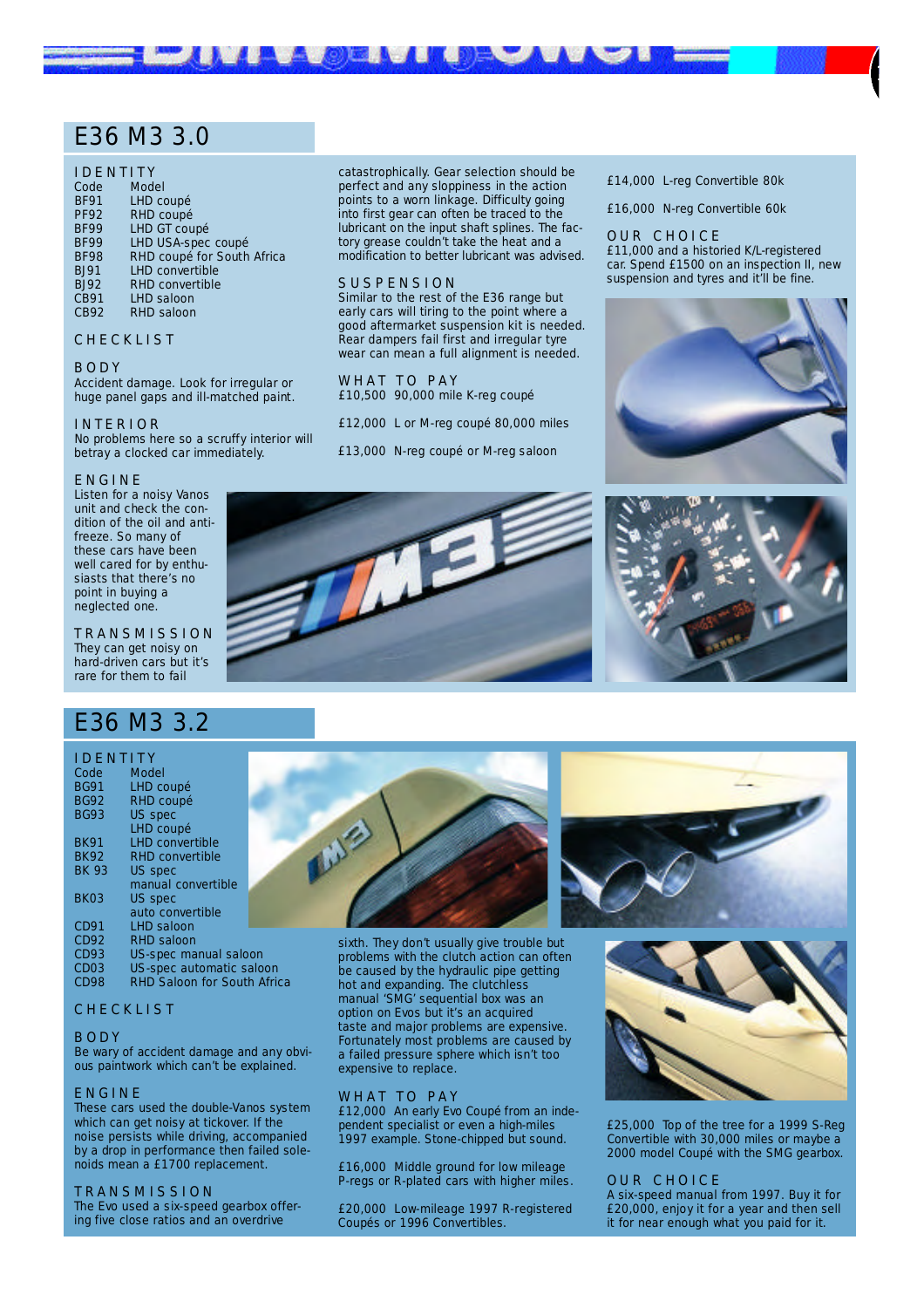

## E46 M3





#### I D E N T I T Y

Find the VIN on a dash-mounted tag visible through the windscreen.

**CHECKLIST** It's new: anything wrong, ask for another.

#### WHAT TO PAY

£39,730 Join the queue and you'll have your new M3 by October. Or go the whole £42,370 distance and you'll have your convertible in time for Christmas. Add £2500 and you can throw in the SMG II gearbox.

£42,000 A supermarket price for an imported UK spec car you can have tomorrow.

£36,000 An early LHD 2001 model M3 in a private sale. Is a four grand saving really worth jumping the queue for in a left-hooker?

#### O U R C H O I C E

If you want a car like this then you want it tomorrow but despite the hefty waiting list, BMW (GB) is attempting to secure more cars for the UK market so don't mess about with imported left-hookers with someone else's choice of spec: get on the waiting list and buy a brand-new one, or find an importer that can source an RHD car.



**IVAAA ENTEUM** 

## E28 M5

#### **I D E N T I T Y**

Find the VIN plate on the inner right-hand wheelarch under the bonnet, with the chassis number stamped into the top of the right-hand wing.

| <b>Model</b>                |
|-----------------------------|
| <b>LHD</b>                  |
| <b>RHD</b>                  |
| <b>US-spec LHD</b>          |
| <b>RHD for South Africa</b> |
|                             |

#### **CHECKLIST**

#### E N G I N E

Should be oil-tight and full of fresh oil and anti-freeze. It's not the quietest ever but any rattling noises need to be investigated. Oil in the water means a failing head gasket — walk away. If you're not familiar with M5s then make sure you



don't get stitched up with an M535i: the engine in the proper M5 has 'M Power' cast into the black and silver cam cover.

#### B O D Y

The key to the M5 was its subtlety which is why the bodywork doesn't pose any more problems than a 518i. They're old now but the part-galvanised shells don't suffer from rust, so apart from signs of crash repair there should be nothing more to worry about than a stone-chipped bonnet.

#### **B RAKES**

Well-used cars will have fewer problems here than cars which have stood for some time and suffer as a result with seized calliper pistons and perished flexible hoses.

#### SUSPENSION

Irritating things like split bushes and antiroll bar links. Check the dampers for leaks.



#### WHAT TO PAY

£12000 This money should be your entry ticket to a condition A car. All the right bits should be present and you can expect low miles.

£8500 Realistic for a decent example. It might need attention here and there but should need nothing more than a weekend's work.

£5500 You won't find one cheaper than this. At this level, expect patchy history and a car which needs a major service and attention to electrical gremlins. It doesn't make it a bad buy but beware of the costs involved in bringing it up to par.

#### OUR CHOICE

Skip the never-driven cars, pay 10 grand and buy a clean, honest car with history. Then point it towards the Nürburgring.



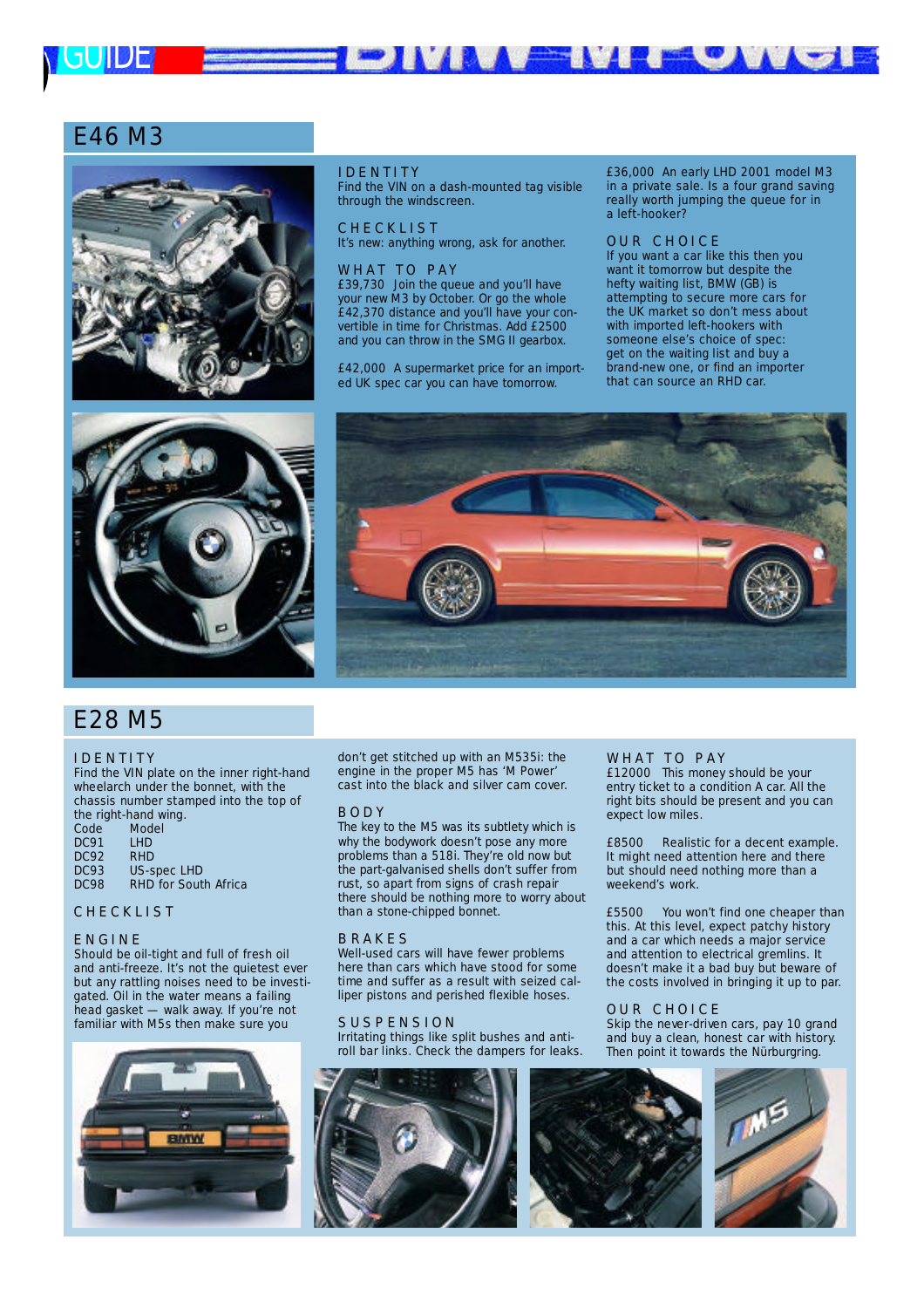## E34 M5 3.6



#### I D E N T I T Y

onen Le

Find the VIN plate between the wipers on the bodyshell.<br>Code Mod Code Model<br>HD91 LHD sa HD91 LHD saloon HD92 RHD saloon<br>HD93 US-spec sal HD93 US-spec saloon<br>HD93 RHD saloon for RHD saloon for South Africa

#### **CHECKLIST**

#### B O D Y

Another modern BMW which just doesn't rust, the E34 5-Series suffers only from being smashed into trees. As usual, check the panel gaps and paint match.

#### E N G I N E

Time for the cam chain argument. See page 67 for the details and you'll be better

Power w

informed but any rattling means a chain swap is needed. Oil leaks can be nothing more than a dodgy sump gasket, while a failing exhaust is £868 from a dealer.

1

#### T R A N S M I S S I O N

A slight whine from the gearbox isn't anything to worry about but any clonking from the driveline needs investigating usually caused by something simple like the rear universal joint in the propshaft.

#### WHAT TO PAY

£4500 A high-mileage 1990 example with the original vane-style wheels and patchy history. It could be £4500-worth of trouble or a bargain, so check it carefully.

£ 5 0 0 0 An H-registered car from 1991 with just over  $100,00$  and a service history. A clean car which

offers 315 bhp and 155 mph.

#### £5500

As much as you want to pay for a 3.6 car, as all UK cars built from November 1991 used the 340 bhp 3.8-litre unit.

OUR CHOICE Go for a £5000 car with a history, tidy it up and source a set of the later 3.8-style alloys. It's still a 315 bhp BMW good for 155 mph.

## E34 M5 3.8

#### **I D E N T I T Y**

Find the VIN plate between the wipers on the bodyshell and also on a visible plate on the left of the dashboard.<br>Code Model

Code<br>HC91 HC91 LHD saloon<br>HC92 RHD saloon HC92 RHD saloon<br>HJ91 LHD touring LHD touring

#### **CHECKLIST**

B O D Y Nothing to see except accident damage.

#### E N G I N E

Noises and leaks are bad but a revised chain tensioner means a quiet camshaft drive chain. The 3.8 uses a distributorless ignition system with separate coil for each cylinder so any misfiring is potentially expensive. Check exhaust condition as the 3.8 uses special catalysts.

#### T R A N S M I S S I O N

Cars built after May 1994 used the sixspeed Getrag manual box with a revised clutch. They're as robust as the fivespeed but cost more to rebuild.

#### SUSPENSION

All these cars used the 'Adaptive M' suspension which is the M Power version of BMW's EDC electronic damper control. Glitches can cause error messages on



the on-board computer display. Cars with the optional Nürburgring switchable version of this suspension can be troublesome, defaulting to the hardest setting when it fails. New dampers are £2000 for four.

#### **B R A K E S**

Apart from discs and pads don't worry.

W H A T T O P A Y<br>£8000 1994 L-req 1994 L-reg with 80,000 miles.

£9500 M-reg cars around the 100,000 mark or N-registered examples at 70,000

£10,000 P-reg 1997 cars with 100,000 or 1996 examples with just 60,000. For this money you could also get a nice Touring.

£12,500 Going rate for a top-spec Touring with under 100,000 miles and history.

#### OUR CHOICE

A £12,000 Touring takes it. In Violet with leather, it's as happy at the builder's merchant as out-braking 911s into Becketts.





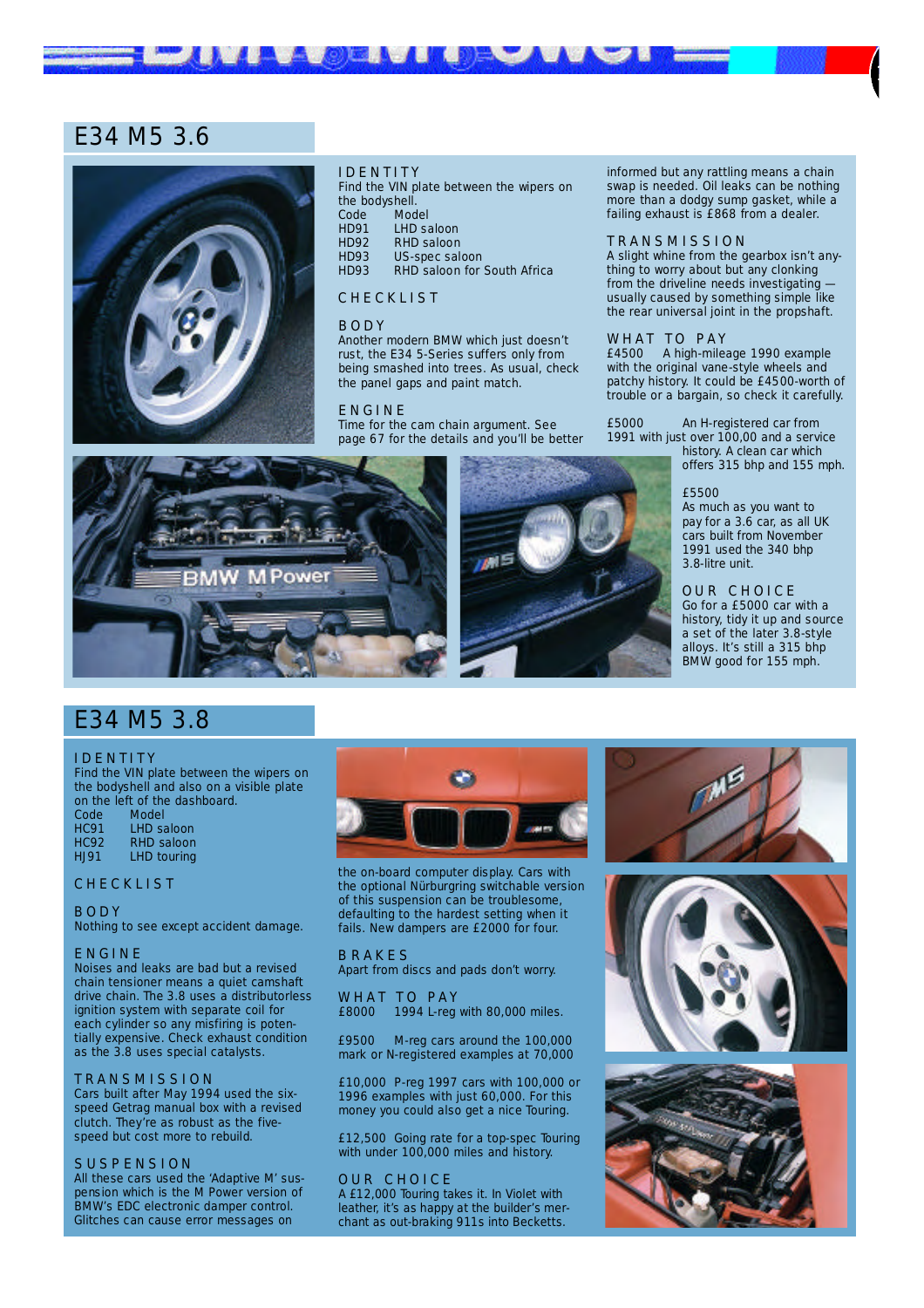# *G U I D E*

## E39 M5

#### I D E N T I T Y

Find the VIN on a dashboard plate visible through the screen.

#### **CHECKLIST**

With the earliest car just three years old, it's another new car. Crash damage and service history is all you need to look out for. But check the wheels for kerbing as that satin finish requires a special process which is difficult to obtain.

W H A T T O P A Y £52,000 Treat yourself to a new M5. You'll lose less in first-year depreciation than you would if you bought a new Polo.

£46,000 This buys you a 2001 example with a mere 5000 miles or should even stretch to a brand-new imported car if you're prepared to wait until August.

£40,995 One of the earlier cars, a 2001 model Y-reg with under 20,000 miles.

#### OUR CHOICE

The spec of the M5 has hardly changed since introduction and 20,000 miles is nothing to a car of this calibre, so get that £41,000 car, treat it to a 2001 lamp upgrade and pocket the spare 10 grand.



## E24 M635CSi

#### **IDENTITY**

Find the VIN plate riveted to the right-hand front inner wing.

- Model Code<br>EE11 LHD
- EE11 LHD with catalyst<br>EE14 LHD Japanese spo LHD Japanese spec
- EE19 RHD for Japan
- EE31 LHD non-catalyst
- EE32 RHD non-catalyst

#### **CHECKLIST**

#### **BODY**

Front-end rust is a killer, with replacement wings at £500 each. Inner wings can rust too and a damp boot needs investigation as it may mean rust further forward.

#### E N G I N E

Other than the cam chain swap at 100,000 miles the M Power six doesn't suffer many known problems. Poor oil feed to the camshafts can be expensive so listen for a noisy top end. Worn engine



and gearbox mounts can also spoil the taut feel of these cars but are simple to replace.

**MAA** EEN A

#### T R A N S M I S S I O N

European M635CSis all used a manual Getrag box which is tough but was always notchy in use. The clutch uses stronger springs than the 635CSi and feels heavier.

#### SUSPENSION

It's M5 underneath and that means there's a lot of it which is basic E28. Bushes can perish, dampers get tired and the rear subframe bushes are bound to need replacement but it's not hard and should cost no more than £500 for a complete overhaul.

#### WHAT TO PAY

£5000 A scruffy example which will cost more to put right than it will ever be worth.

£6000 Not quite a restoration case but you'd be better off stripping and rebuilding it in the long run.







**TELETION** 

£8000 Sound, with all the no-longerstocked parts, plus a service history.

£11,000 The best in everyday use. Latemodel 1988 car with history and low miles.

£13,000 Showroom-quality Six.

#### **OUR CHOICE**

For £8000 you can pick up a car which originally cost £45,000 and which won't spring any surprises. Look after it carefully and it'll always be worth what you paid.